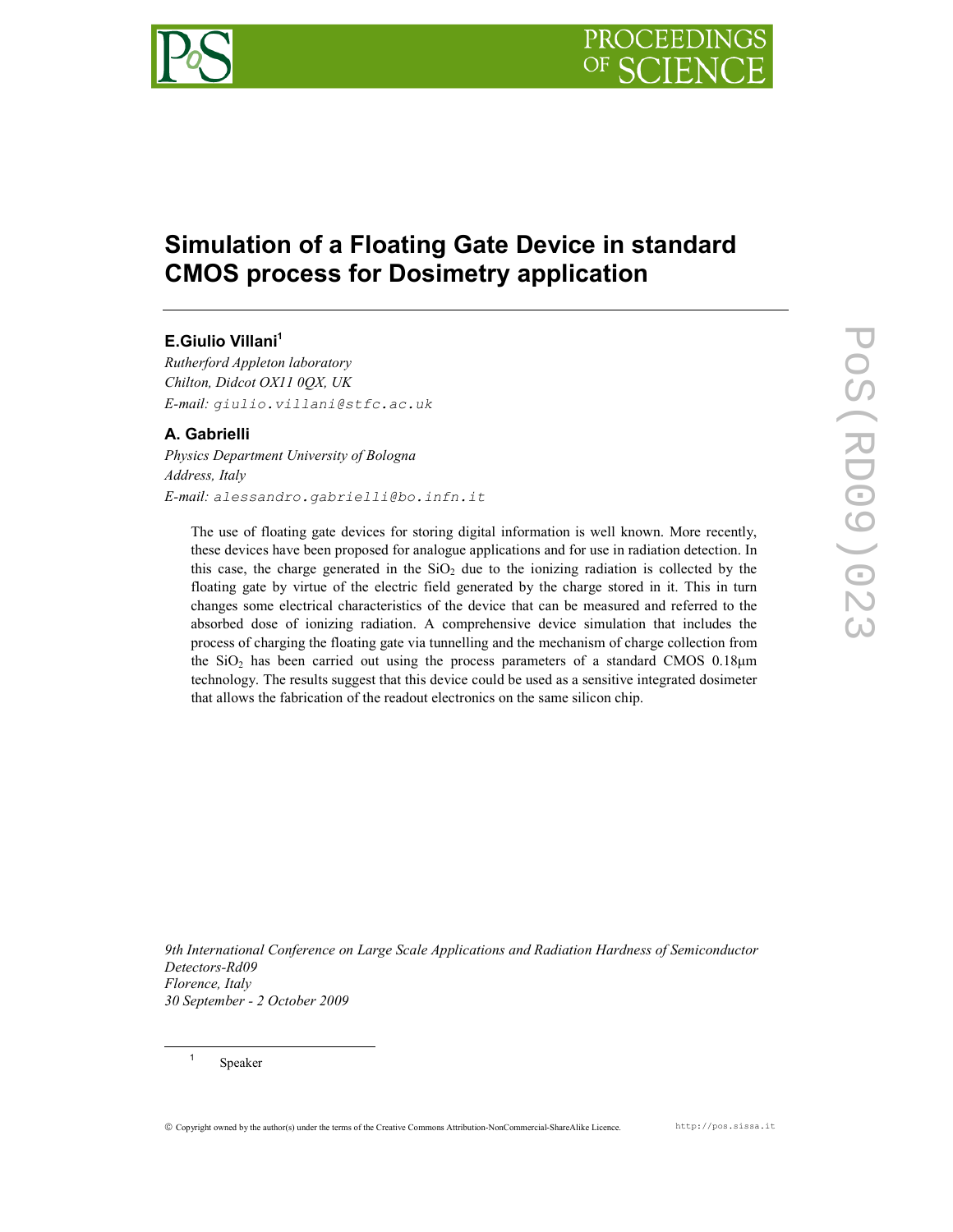# 1.Introduction

#### 1.1 A CMOS Floating Gate Dosimeter

The radiation sensor device presented here is based on the effect of floating gate discharge from charge generated in  $SiO_2$  exposed to ionizing radiation ([1]-[2]). The device is based on a standard CMOS process routinely provided by a semiconductor foundry ([3]). The process is normally used for the fabrication of non volatile memories (NVM) and features a single polysilicon floating gate. The charge is injected into (or erased from) the floating gate via tunnelling by applying a voltage bias to a programming contact of a digital inverter, the logic output of which is being read out to determine the state of the memory cell. The sensor device proposed here and simulated using TCAD ([4]) consists of a single NMOS transistor, see Fig. 1. The polysilicon floating gate covers a large area and controls the functioning of the NMOS device. This gate is insulated in  $SiO<sub>2</sub>$  and separated from the substrate by a layer of a few 100's nm thickness. The layer is much thinner near the tunnelling contact TG and over the region of NMOS channel. The minimum size injector TG, to which a bias voltage is applied, allows injection or erasing of charge into the floating gate via tunnelling effect. The small size of the injector with respect to the size of the floating gate allows an accurate change of the threshold voltage of the NMOS device. In this case the tunnelling injector contact TG serves the dual purpose of injector and control gate of the NMOS transistor. Depending on the sign and amount of charge stored in the floating gate, the electric field in the surrounding  $SiO<sub>2</sub>$  modifies its intensity and direction. The charge generated in the  $SiO<sub>2</sub>$  by ionizing radiation is then initially separated, with an efficiency that depends on the local intensity of the field, and eventually partly collected by the floating gate, which discharges. This causes a shift of the threshold voltage of the device related to the amount of deposited dose of radiation.



Fig.1 Layout and 3D model of the dosimeter

1.2 The Programming of the device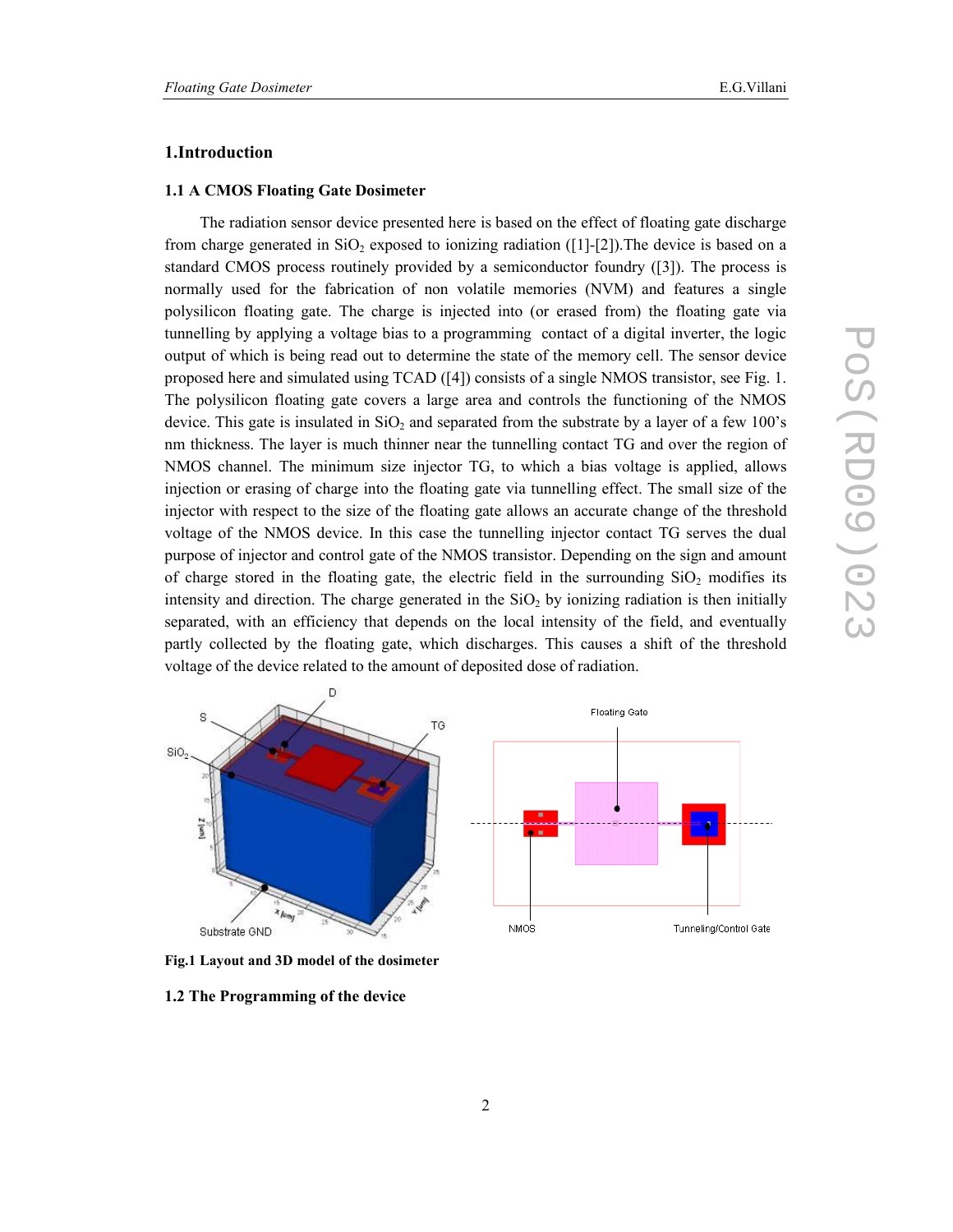By applying a voltage bias to the TG contact with respect to the substrate, the transferring of charge is enabled onto the floating gate via tunnelling. In Fig. 2 the band diagram for three different biasing conditions of the device is shown, along the vertical direction through the device from the cross marked in the layout picture. At zero bias, the potential barrier provided by the thin layer (approx 7nm) of  $SiO<sub>2</sub>$  prevents any tunnelling of charge from the floating gate to the silicon substrate. By applying a positive voltage the bands bend downward and the potential barrier seen across the  $SiO<sub>2</sub>$  is lowered. A similar situation occurs when a negative voltage is applied but with the bands bent upward. Owing to the doping level, an asymmetry in the lowering of the barrier is seen, indicating that the process of tunnelling is more effective, for the same absolute value of the voltage applied, when the bias is positive. The process of tunnelling of charge across the barrier is simulated in TCAD using a direct tunnelling model that simplifies into a Fowler-Nordheim when the field in the  $SiO<sub>2</sub>$  reaches approximately  $6MV/cm$ , regardless of the  $SiO<sub>2</sub>$  thickness. Following approximately 15 seconds of programming with the voltage  $V_{tg} = -10V$  a charge of a few fC's is predicted to be transferred onto the floating gate. A cross section of the floating gate region and the surrounding silicon  $SiO<sub>2</sub>$  is shown in Fig. 3, for different charge stored in the floating gate. The direction of the electric field is shown by the arrows and the different colors refer to its intensity. The initial condition, with no charge on the floating gate, shows an electric field directed from the floating gate into the  $SiO<sub>2</sub>$ , with an intensity of up to  $10kV/cm$ , due to the potential difference between floating gate and silicon substrate. With -4fC stored on the floating gate the electric field reverses its direction, now pointing towards the floating gate. The stored charge in the floating gate alters the  $SiO<sub>2</sub>$  electric field, thus enhancing or reducing the formation of the NMOS channel at the silicon and  $SiO<sub>2</sub>$  interface. This has the effect of shifting the threshold voltage of the NMOS transistor, in a positive or negative direction depending on the sign of the charge stored, Fig. 4.



Fig.2 Band diagrams of the device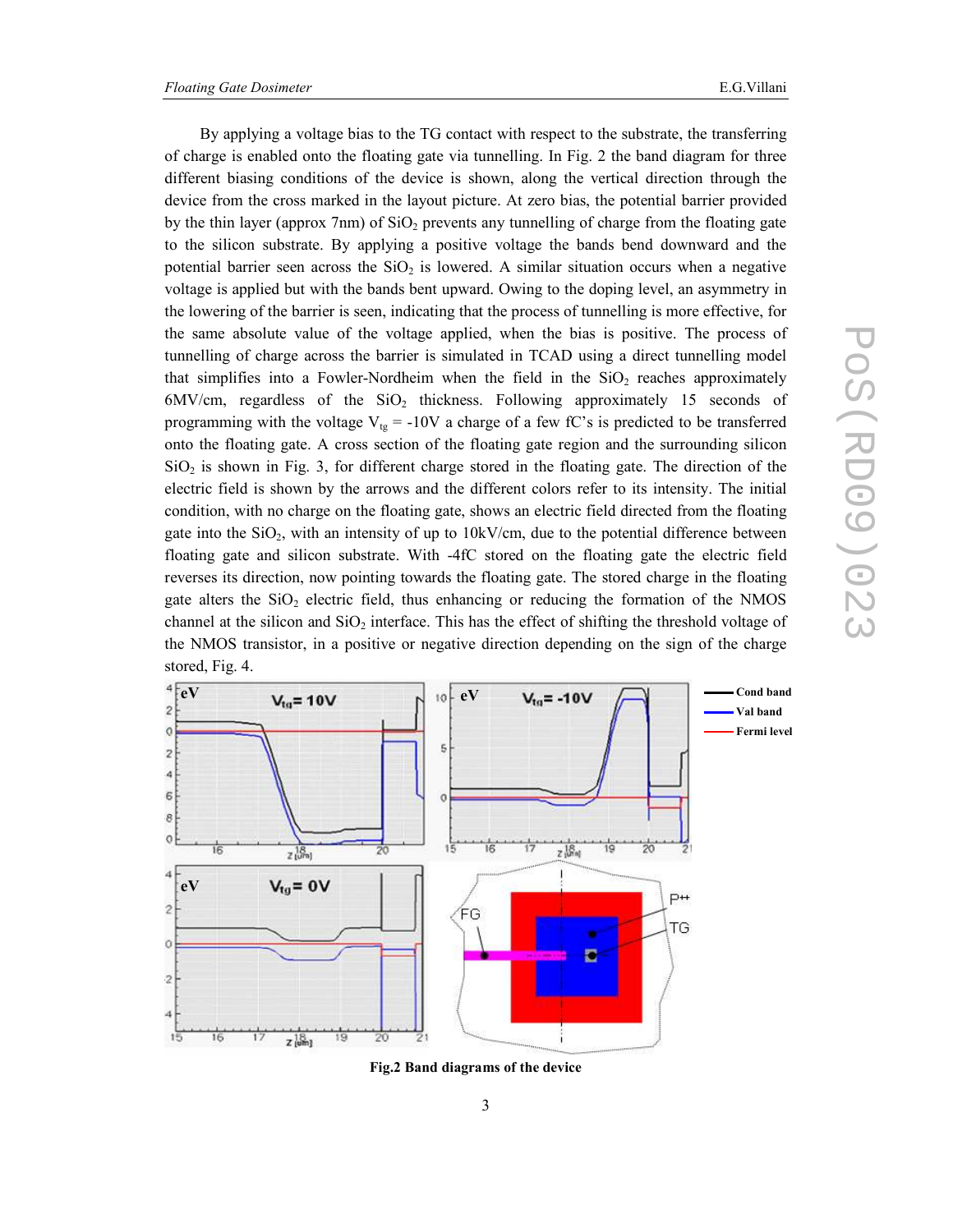



Fig.3 Floating gate electric field in  $SiO<sub>2</sub>$ 



Fig.4 Threshold voltages  $V_{th}$  of the device for different values  $Q_{fg}$  of floating gate charge. The region beyond  $\rm V_{th1}$  corresponds to a negative  $\rm Q_{fg}$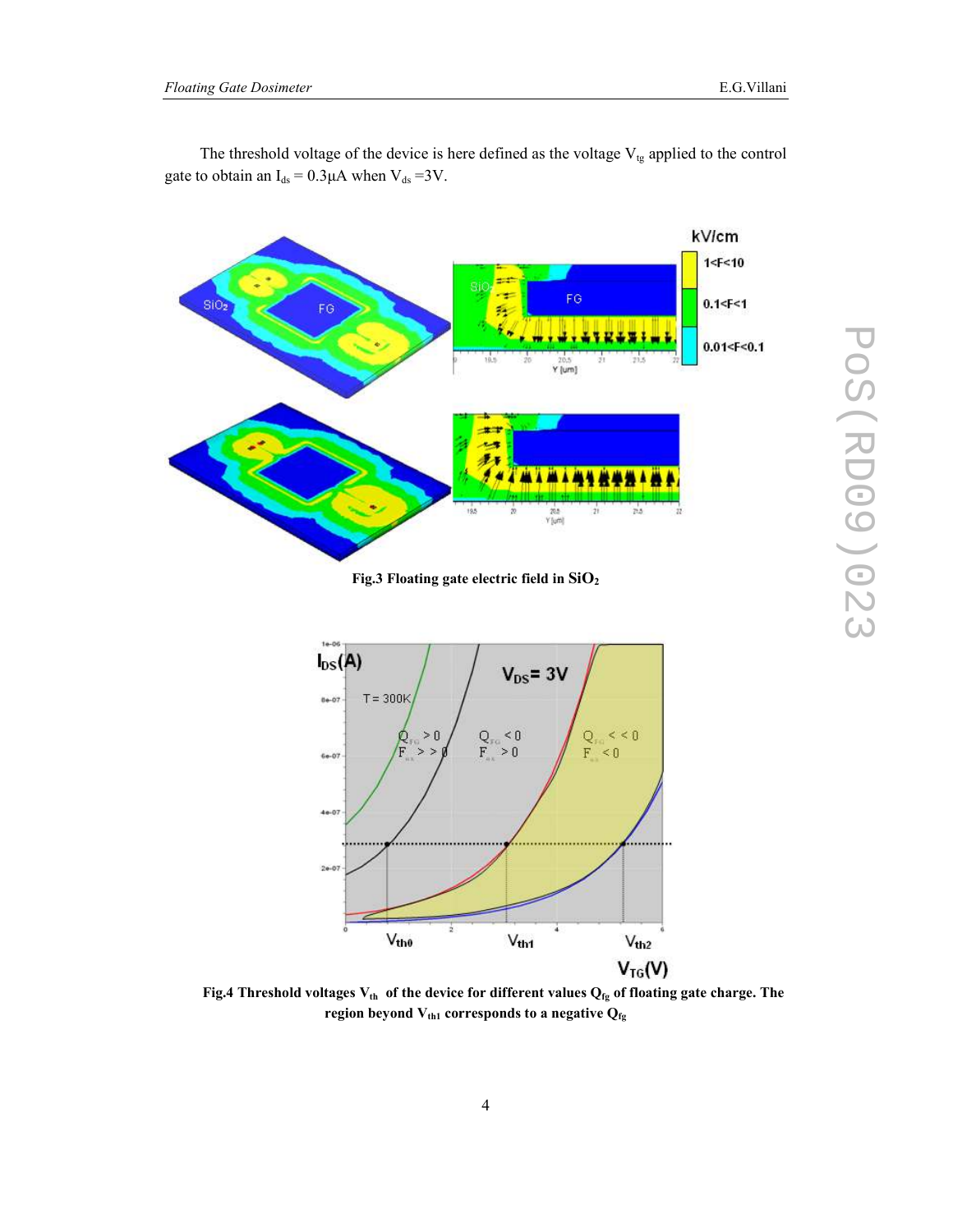## 2.Radiation detection principle

#### 2.1 Threshold voltage shift

As stated above, the principle of radiation detection studied here relies on the shift of the threshold voltage of the NMOS transistor stemming from the change in the potential of the floating gate. Following irradiation there are mainly three mechanisms that affect the floating gate potential. The charge stored in the floating gate that acquires enough energy from the radiation is emitted from this gate and swept to the substrate by the internal electric field, due to the stored charge and/or the bias applied, with a process similar to the EPROM erasure by UV radiation. The second effect is the migration of the radiation generated charge within the  $SiO<sub>2</sub>$ that surrounds the floating gate into the floating gate itself. This directly discharges the floating gate thus changing its potential. The third effect is the result of trapped positive charge either within the bulk  $SiO<sub>2</sub>$  or at the interfaces with  $SiO<sub>2</sub>$  and silicon, where the density of trap centres (E' centers) is high ([5]) due to the local lattice strains. This positive trapped charge could shield, or enhance, the electric field generated by the charge stored in the floating gate. The resulting net effect of all these phenomena is the shift in the threshold voltage of the NMOS device.

#### 2.2 Charge generation in  $SiO<sub>2</sub>$

The direct floating gate discharge is the mechanism of radiation detection associated with threshold shift: the charge generated in the silicon  $SiO<sub>2</sub>$  by ionizing radiation migrates towards the floating gate, previously negatively charged, and neutralizes part of its charge.

To calculate the amount of charge collected by the floating gate it is necessary to estimate the amount of charge generated in the  $SiO<sub>2</sub>$  by ionizing radiation and the fraction of it that escapes recombination. The generated charge per unit dose of radiation (rad) and volume in the SiO<sub>2</sub> is estimated to be approximately 8 e<sup>-</sup>/ $\mu$ m<sup>3</sup> and depends on the average threshold energy required to generate an electron hole pair in it. Fig. 5 shows the LET in  $SiO<sub>2</sub>$  for different particles. From it can be seen that for secondary Compton electrons generated in  $SiO<sub>2</sub>$  by gamma radiation of interest here an Onsager model is adequate to describe the recombination rate. This model gives the probability of an electron escaping recombination with its ion (fractional yield) in presence of an applied electric field and temperature ([6]). In Fig. 5 an example of plot of the fractional yield is shown for very low electric field up to those typically found in modern MOS devices structures. The initial electron - hole separation in  $SiO<sub>2</sub>$  is assumed to be 11nm.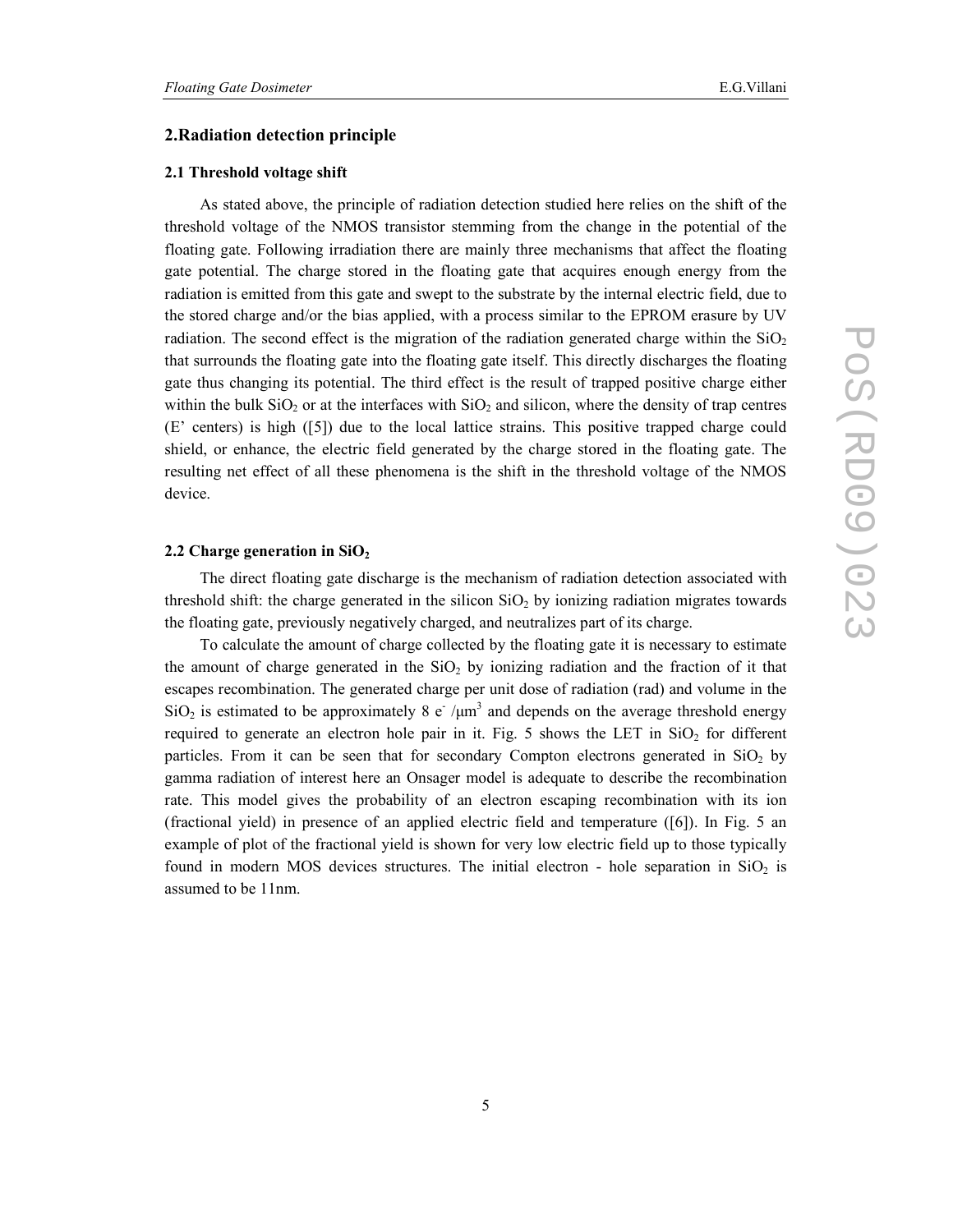

Fig.5 LET in SiO<sub>2</sub> and fractional yield

#### 2.3 Floating Gate discharge

The procedure followed to calculate the amount of collected charge is to subdivide the regions of  $SiO<sub>2</sub>$  surrounding the floating gate according to their intensity of electric field, for values ranging from 100V/cm up to 10kV/cm. Then, assuming a uniform charge generation from ionizing radiation, the total charge eventually collected by the floating gate is taken to be equal to the sum of the individual fractions evading recombination in the different regions of the  $SiO<sub>2</sub>$ , according to the values of the electric field. Once the charge collected by the floating gate has been calculated, the new value of the resulting electric field in  $SiO<sub>2</sub>$  is computed, to estimate the effect of the decreased sensitivity due to the floating gate discharge.

### 3.Simulation Results

#### 3.1 Sensitivity to dose of radiation

The results of the simulations, shown in Fig. 6 indicate that a sensitivity of up to 26mV/rad can be achieved with the studied layout; as expected, a decrease in sensitivity is predicted at higher dose, resulting from the discharge of the floating gate which reduces the internal electric field. The total dynamic range of the device, in this case of the order of 1Gy, can be increased by increasing the size of the floating gate.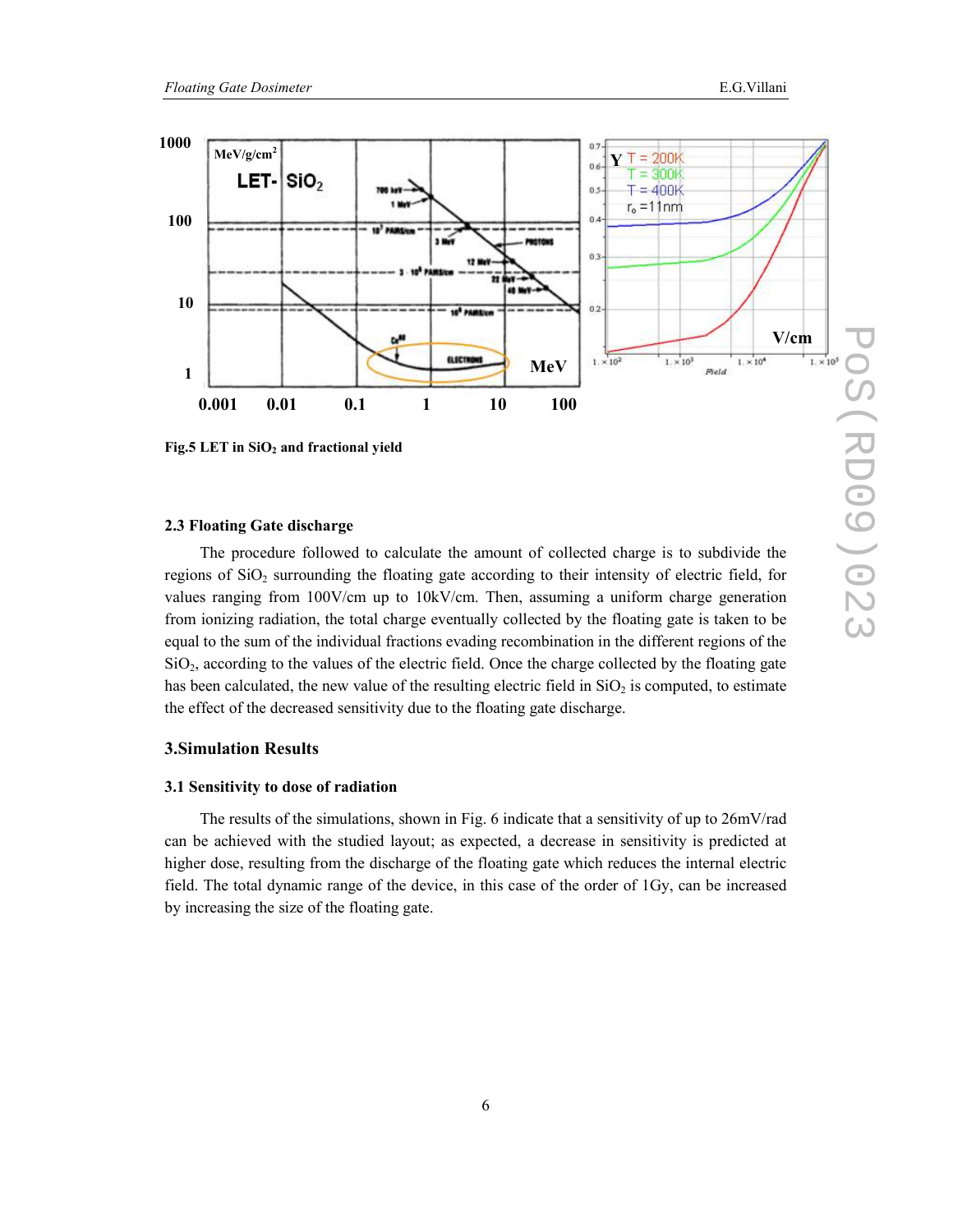

Fig.6 Sensitivity to dose of radiation. The blue curve shows the initial  $I_{ds}(V_{cg})$  of the device with charge of -4fC in the floating gate; the red curve is the  $I_{ds}(V_{cg})$  when the charge in the floating gate renders the electric field in the oxide almost negligible. The black curves show the  $I_{ds}(V_{cg})$  for different levels of absorbed dose of radiation. The sensitivity decreases with decreasing charge on the floating gate (i.e. moving from the blue to the red curve)

#### 3.2 Minimum detectable dose of radiation

An estimate of the minimum detectable dose of radiation for different values of received dose can be obtained by estimating the noise of the NMOS device. The contributions of flicker noise are obtained from typical noise spectrum values measured from real devices. The thermal noise spectrum is calculated at the nominal threshold voltage as defined above. Fig.7 reports the estimated values of sensitivity and minimum detectable dose. A frequency bandwidth of 10Hz was used in the calculations. A theoretical maximum dose resolution of 38.4mrad is predicted.

| D      | Sensitivity<br>(∆Vth/rad)@<br>Vds=3V, T =<br>300K) | Max<br>resolution<br>(rad) |
|--------|----------------------------------------------------|----------------------------|
| Ω      | 26mV                                               | 0.0384                     |
| 10rad  | 26mV                                               | 0.0384                     |
| 100rad | 11mV                                               | 0.091                      |

Fig.7 Minimum detectable dose of radiation (resolution) for different values of dose. Only the electrical noise of the device is considered. The frequency bandwidth is 10Hz